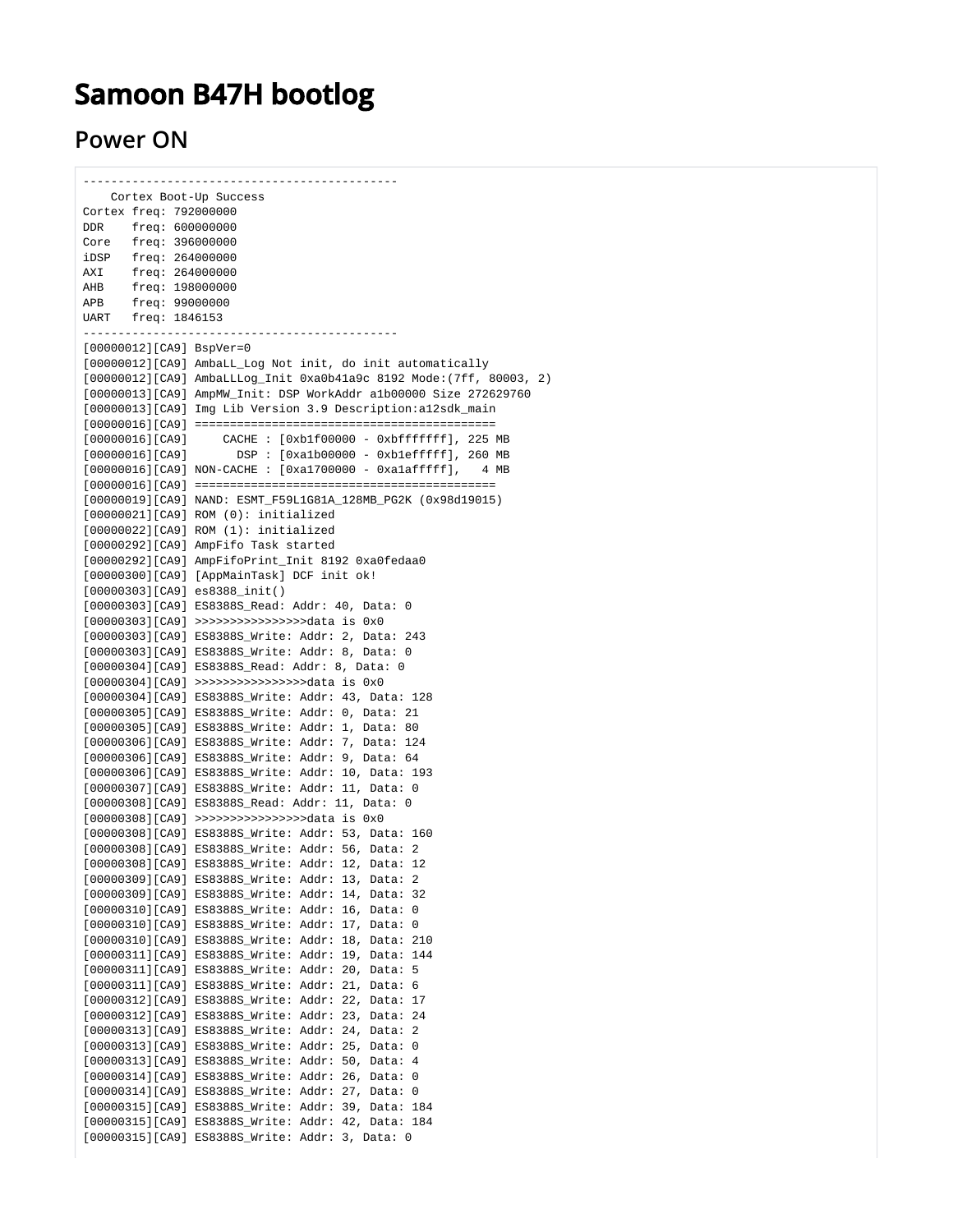[00000316][CA9] ES8388S\_Write: Addr: 2, Data: 0 [00000316][CA9] ES8388S\_Write: Addr: 4, Data: 44 [00000316][CA9] ES8388S\_Write: Addr: 46, Data: 30 [00000317][CA9] ES8388S\_Write: Addr: 47, Data: 30 [00000317][CA9] ES8388S\_Write: Addr: 48, Data: 30 [00000318][CA9] ES8388S\_Write: Addr: 49, Data: 30 [00000318][CA9] ES8388S\_Init [00000318][CA9] ES8388S\_ModeConfig [00000318][CA9] ES8388S\_FreqConfig: 48000 [00000318][CA9] ES8388S\_SetInput: 1 [00000318][CA9] ES8388S\_Write: Addr: 3, Data: 0 [00000318][CA9] ES8388S\_Write: Addr: 9, Data: 80 [00000319][CA9] ES8388S\_Write: Addr: 10, Data: 241 [00000319][CA9] ES8388S\_Write: Addr: 11, Data: 0 [00000320][CA9] ES8388S\_Write: Addr: 18, Data: 226 [00000320][CA9] ES8388S\_Write: Addr: 22, Data: 16 [00000320][CA9] ES8388S\_SetOutput: 1 [00000321][CA9] ES8388S\_Read: Addr: 4, Data: 44 [00000321][CA9] ES8388S\_Write: Addr: 4, Data: 44 [00000321][CA9] ES8388S\_Write: Addr: 3, Data: 0 [00000322][CA9] ES8388S\_SetMute: 0 [00000322][CA9] --------------------------------------------- [00000322][CA9] BSP: Orthrus [00000322][CA9] --------------------------------------------- [00000322][CA9] Cortex freq: 792000000 [00000322][CA9] DDR freq: 600000000 [00000322][CA9] IDSP freq: 264000000 [00000322][CA9] Core freq: 396000000 [00000322][CA9] AXI freq: 264000000 [00000322][CA9] AHB freq: 198000000 [00000322][CA9] APB freq: 99000000 [00000322][CA9] --------------------------------------------- [00000322][CA9] ----- Version info -------------------------- [00000322][CA9] [ local] : libapp.a [00000322][CA9] [ local] : libapplib.a [00000322][CA9] [ 2590] : libaudio.a [00000322][CA9] [ local] : libaudio\_sys.a [00000322][CA9] [ local] : libbsp.a [00000322][CA9] [ local] : libcomsvc\_fwupdate.a  $[00000322][CA9]$  [  $local$ ] : libcomsvc misc.a [00000322][CA9] [ local] : libcomsvc\_shell.a [00000322][CA9] [ local] : libcomsvc sys.a [00000322][CA9] [ local] : libcomsvc\_test.a [00000322][CA9] [ local] : libcomsvc\_tune.a [00000323][CA9] [ local] : libdsp\_dspkernel.a [00000323][CA9] [deceb8c] : libdsp\_imgkernel.a [00000323][CA9] [ local] : libfoss.a [00000323][CA9] [ local] : libfs.a [00000323][CA9] [ local] : libimg\_adj.a [00000323][CA9] [ local] : libimg\_ae.a [00000323][CA9] [ local] : libimg\_awb.a [00000323][CA9] [ local] : libimg\_calib.a [00000323][CA9] [ local] : libimg encmonitor.a [00000323][CA9] [ local] : libimg\_ituner.a [00000323][CA9] [ local] : libimg proc.a [00000323][CA9] [ local] : libimg\_schdlr.a [00000323][CA9] [ local] : libimg\_utils.a [00000323][CA9] [ local] : libkal.a [00000323][CA9] [ local] : liblink.a [00000323][CA9] [ local] : libmw\_cfs.a [00000323][CA9] [ local] : libmw\_dataflow.a [00000323][CA9] [ local] : libmw\_dspflow.a [00000323][CA9] [ local] : libmw\_net.a [00000323][CA9] [ local] : libperipheral.a [00000323][CA9] [M64ee261] : libprfile.a [00000323][CA9] [ local] : libsoc.a [00000323][CA9] [ local] : libsoc\_test.a [00000323][CA9] [ local] : libthreadx.a [00000323][CA9] [b816810] : libusb.a [00000323][CA9] [b816810] : libusb\_cdcacm.a [00000323][CA9] [b816810] : libusb\_dfu.a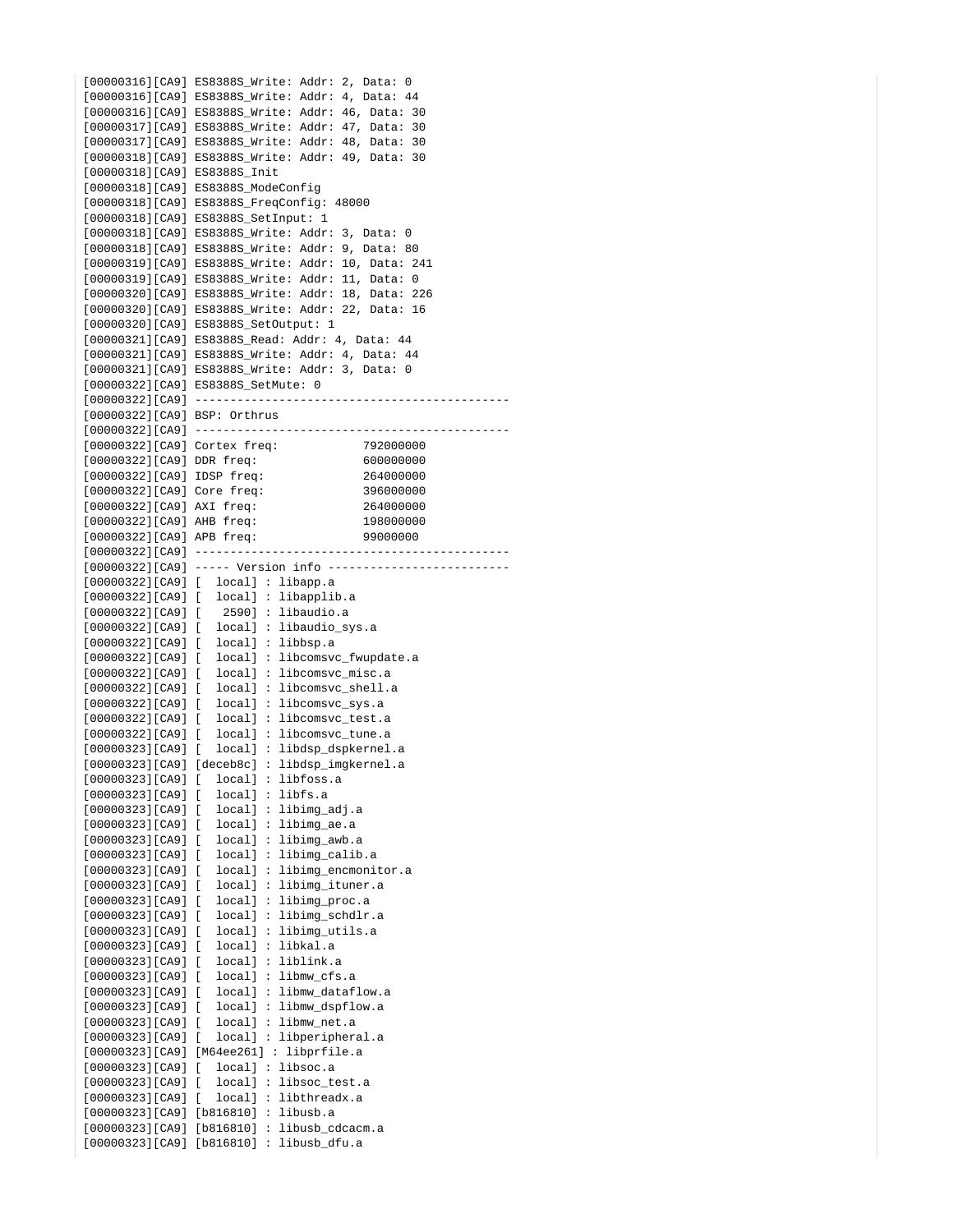```
[00000323][CA9] [ local] : libusb_driver.a
[00000323][CA9] [b816810] : libusb_hid.a
[00000323][CA9] [b816810] : libusb_hostclasses.a
[00000323][CA9] [b816810] : libusb_hostcontroller.a
[00000323][CA9] [ local] : libusb_msc.a
[00000323][CA9] [b816810] : libusb_mtp.a
[00000323][CA9] [b816810] : libusb_pictbridge.a
[00000323][CA9] [b816810] : libusb_simple.a
[00000323][CA9] [b816810] : libusb_stream.a
[00000323][CA9] [b816810] : libusb_uvc.a
[00000323][CA9] Built amba_app.elf by demo@a12builder1404 at 2016 03 30 15:49:26 CST
[00000323][CA9] ---------------------------------------------
[00000374][CA9] SCM_SLOT_SD inserted
*****************************************************************
* *
                       AmbaShell ;)
* *
*****************************************************************
Type 'help' for help
a:\rangle [00000582][CA9] Load orccode.bin to 0xall00000, size = 4413638
[00000608][CA9] Load orcme.bin to 0xa1580000, size = 432308
[00000623][CA9] Load default binary.bin to 0xa1680000, size = 262144
[00000624][CA9] [Applib Sensor] Registered sensor ov4689_a12
[00000624][CA9] == AmbaImgProc Module, Revision : 4833 ==[00000639][CA9] [ImgSchdlr][Log] Init 0xB32D6AE0, 1024 72
[00000639][CA9] [ImgSchdlr][Exp] Init 0xB32E8AE0, 20 184
[00000639][CA9] [App-LCD] LCD panel selected: t27p05
[00000639][CA9] [Applib - LCD] Registered LCD[0] t27p05
[00000639][CA9] [Applib - GPS] Registered GPS gm6xx
[00000639][CA9] AppLibVideoAnal_GPSHdlr_init
[00000639][CA9] power_on gps device, using UART 1
[00000639][CA9] [GPS GM6XX INIT] Create Task success
[00000639][CA9] GPS GM6XX done
[00000639][CA9] GPS init OK!!!!
[00000662][CA9] [GSensor_Detect_Task_Init] Create Task success
[00000662][CA9] GSensor_Detect_Task_Init done
[00000662][CA9] udc_vbus_check_task(): USB VBUS connect, flag 0x1
[00000662][CA9] [Applib - Usb] DeviceSystemStart
[00000666][CA9] [USBX] USBX version : 2015 Ambarella Device Stack 1.1
[00000666][CA9] [USBX] Success to init ux system @0xb33161c0
[00000674][CA9] [USBX] Configured dev_int_msk =0x000000a0
[00000678][CA9] [USBX] Finish ISR hooking, 0xA0
[00000678][CA9] [USBX] dev has been initialized
[00000678][CA9] [USBX] Enable USB ISR.
[00000678][CA9] [USBX] Phy0 Owner: Device
[00000678][CA9] [USBX] USB IRQ owner is RTOS.
[00000678][CA9] [USBX] Wait for AmbaUSBD_System_ClassHook()
[00000748][CA9] USB Vbus = 1
[00000748][CA9] ==app misc logo start==
[00000748][CA9] [Applib - Format] <DemuxerInit> DemuxerInitCfg.MaxPipe = 1, DemuxerInitCfg= 0x8148
[00000748][CA9] [Applib - Format] <DemuxerInit> DemuxerInitCfg.MaxPipe = 1, DemuxerInitCfg= 0x8148
[00000748][CA9] AmpDemuxer_InitImpl() : total 1 pipes are created!!
[00000748][CA9] [Applib - StillDec] <Init> Start
[00000748][CA9] [Applib - StillDec] <InitTask> Start
[00000748][CA9] [Applib - StillDec] <InitTask> End
[00000749][CA9] AmpStlDec_Init
[00000749][CA9] AmpStlDec_Init 1:1
[00000749][CA9] AmpStlDec_BufSizeChk : pass
[00000749][CA9] AmpStlDec_Init 2:1536
[00000749][CA9] AmpStlDec_BufSizeChk : pass
[00000749][CA9] AmpStlDec_Init 3:8192
[00000749][CA9] AmpStlDec_BufSizeChk : pass
[00000749][CA9] [Applib - StillDec] <Init> b12fffc0 -> b12fffc0
[00000749][CA9] AmpStlDec_Create
[00000749][CA9] AmpStlDec_Create 0xb12fffc0 0xb1efffbf 0 0xb3692b20
[00000749][C\text{A}9] AmpFifo_Create b22e8780 Base Base: 0 (0,0) NumEntries = 64 Q = 0xB231C7C0, QSize =
2048
[00000749][CA9] AmpStlDec_Create: create fifo: b22e8780
[00000749][CA9] pWorkArea : 0xA1B00000 size:272629760
[00000749][CA9] pDebugLogDataArea: 0xA1700040 size:131072
[00000749][CA9] AmbaLLLog_Init Log has been init.
```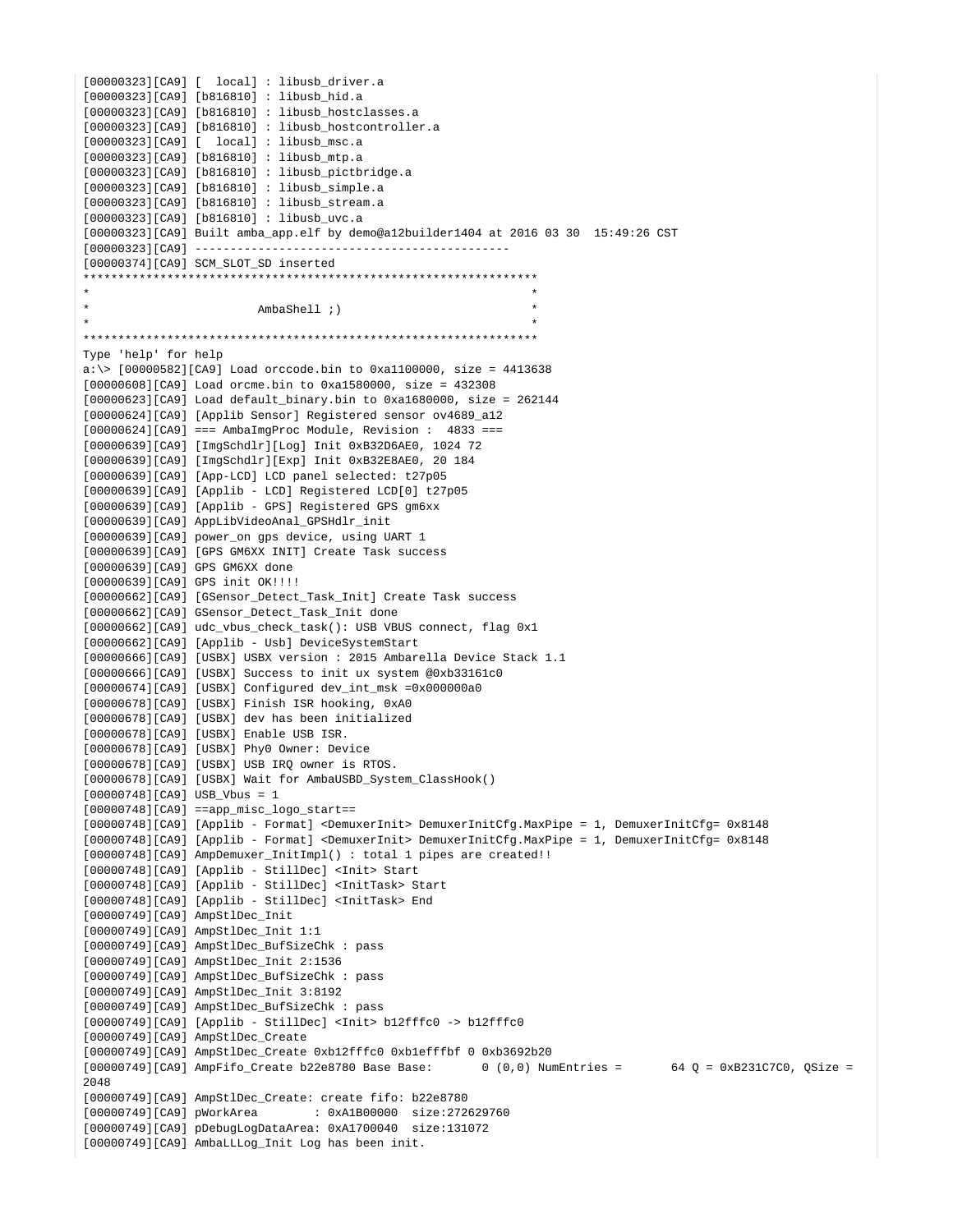[00000749][CA9] DSP\_MsgDispatchTaskEntry Created [00000749][CA9] AmbaDSP\_ArmCommTask Created [00000750][CA9] AmbaDSP\_ArmCommPrepareTask Created [00000750][CA9] AmbaDSP\_IntTask Created [00000768][CA9] ===============================  $[00000768][C A9]$  version = 247393<br> $[00000768][C A9]$  date = 2015/11/5 [00000768][CA9] date [00000768][CA9] api = 247102  $[00000768]$  $[CA9]$  silicon  $[00000768][C_A9]$  init data = 0x4db980 [00000768][CA9] =============================== [00000768][CA9] AmpDec\_Add done [00000769][CA9] [Applib - StillDec] <Init> End [00000769][CA9] DEBUG>>>>>>>>>>>>>>>>>>>>AppLibDisp\_ChanStart 1034 [00000779][CA9] LCD\_T27P05EnableConfig... [00000789][CA9] RetVal is 0 [00000794][CA9] RetVal is 0 [00000796][CA9] RetVal is 0 [00000801][CA9] RetVal is 0 [00000801][CA9] RetVal is 0 [00000801][CA9] RetVal is 0 [00000801][CA9] RetVal is 0 [00000801][CA9] RetVal is 0 [00000801][CA9] RetVal is 0 [00000865][CA9] AmbaSD\_InitCard - SD\_CARD OK [00000911][CA9] AmbaDSP VoutCmdTask created [00000911][CA9] [misc\_logo] FChan Disable. Disable the fchan Window [00000911][CA9] AmpVideoDec\_SetDispArea:2271 Init first! [00000911][CA9] Out Ctrl Mem: 0xb36e6c00 0xa17200a0 [00000911][CA9] Adding Sensor Unit Test [00000911][CA9] HMSG\_USB\_DETECT\_CONNECT [00000912][CA9] [Button Handler] Button manager ready [00000913][CA9] [USBX] AmbaUSBD\_System\_ClassHook() called. [00000913][CA9] udc\_resource\_set\_task\_affinity\_mask(): mask can't be 0. [00000913][CA9] udc\_wait\_hw\_init\_done(): usb device HW init done, retry 0. [00000913][CA9] Finish init USBX device framework [00000913][CA9] Finish init USBX device class [00000913][CA9] AmbaUSB\_System\_SetDeviceDataConn(): USB PHY is off, turn it on. [00000921][CA9] AMSG\_CMD\_APP\_READY [00000921][CA9] AmpStlDec\_Start [00000922][CA9] GenBuffer Status:1 OnReset:1 OnWrite:0 OnSnd:0 [00000922][CA9] GenBuffer wp:2 rp:0 isr\_int:18 isr:907 cmd\_time:7 seq:1 [00000922][CA9] GenBuffer[0] n:1 s:1 [00000922][CA9] GenBuffer[1] n:3 s:0  $[00000922][C_A9]$  GenBuffer $[2]$ [00000922][CA9] GenBuffer[3] n:0 s:0 [00000926][CA9] [Applib - Usb] USB Device Suspended [00000942][CA9] AmbaLL\_ModeSwitch Dsp Switched to 1 successfully. [00000993][CA9] LCD: VoutWindow = (0 0 960 240), TargetWindow = (0 0 960 240) [00000993][CA9] TV: VoutWindow = (0 0 1920 1080), TargetWindow = (0 0 1920 1080) [00001128][CA9] AmpFifo\_Create b22e9320 Virt Base:b22e8780 (0,0) NumEntries = 64 Q = 0xB231D000, QSize = 2048 [00001128][CA9] AmpStlDec\_FifoCB: data:0 [00001128][CA9] StlDecDbg: Provide wp:0xb12fffc0 [00001128][CA9] AmpStlDec\_FifoCB: data:-1305570528 [00001129][CA9] AmpStlDec\_FifoCB: data:1 [00001129][CA9] Feed logo done [00001129][CA9] AmpStillDec\_FifoEvent\_DataReady Update WP: 0xb13056d1 [00001229][CA9] AmpStlDec\_Decode [00001264][CA9] AmpStlDec\_Decode: src tpye YUV420 720 480 736 [00001302][CA9] Normal logo full [00001302][CA9] AmpStlDec\_Rescale [00001332][CA9] AmpStillDec\_Display [00001366][CA9] AppLibAudioDec\_SetVolume ,vol=64 [00001368][CA9] [AppLib - AudioBeep] <ReadDataFromRom> Filename = power\_on\_48k.pcm [00001368][CA9] [AppLib - AudioBeep] <ReadDataFromRom> FileSize = 364800. [00001391][CA9] [AppLib - AudioBeep] <ReadDataFromRom> ReturnValue = 364800 [00001391][CA9] AmpBeep\_Beep: beep start [00001391][CA9] beepGetBSCallback: 0xb387dba0 8192 [00001391][CA9] beepGetBSCallback: 0xb387fba0 8192 [00001391][CA9] beepGetBSCallback: 0xb3881ba0 8192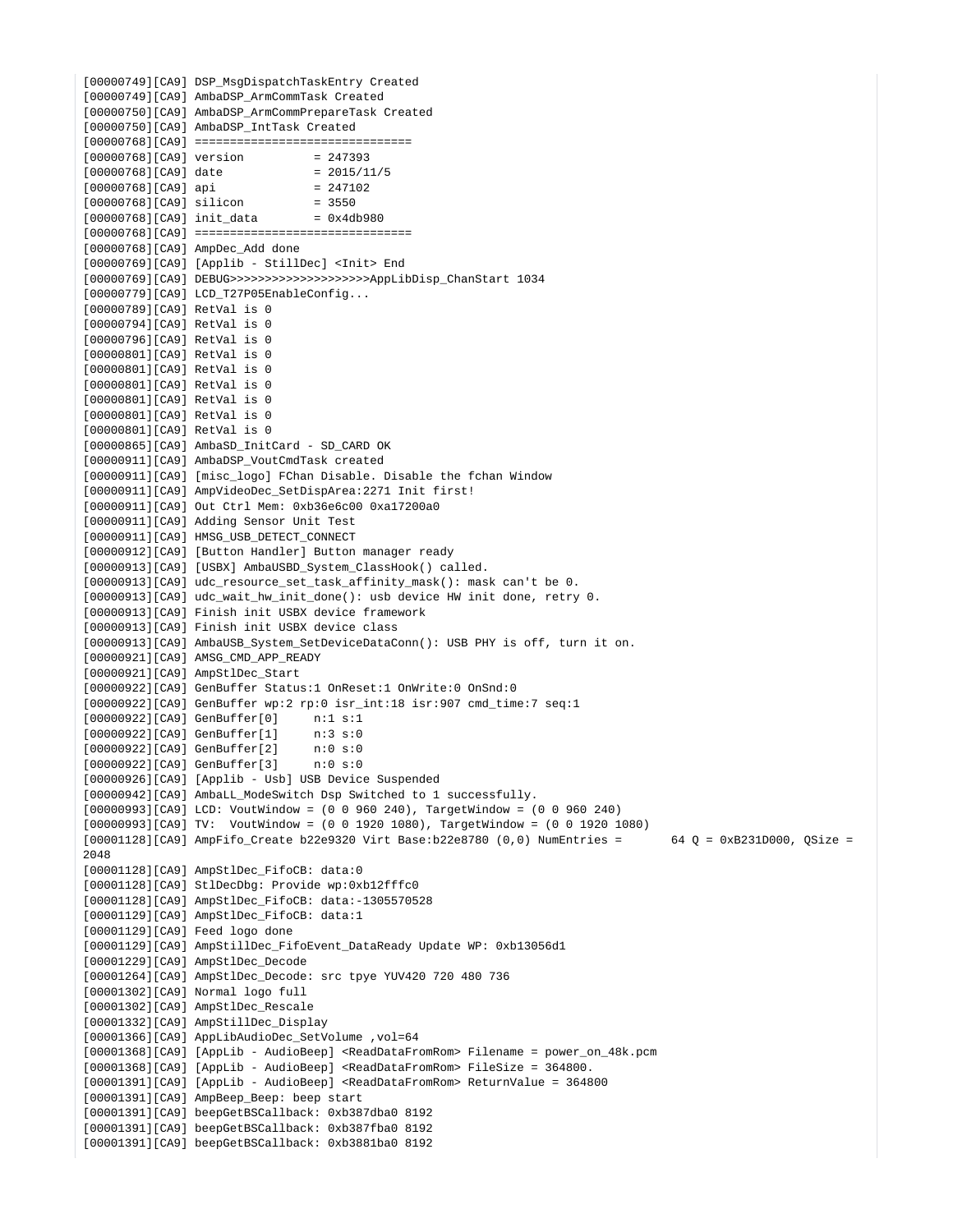```
[00001391][CA9] beepGetBSCallback: 0xb3883ba0 8192
[00001392][CA9] beepGetBSCallback: 0xb3885ba0 8192
[00001392][CA9] beepGetBSCallback: 0xb3887ba0 8192
[00001392][CA9] beepGetBSCallback: 0xb3889ba0 8192
[00001393][CA9] beepGetBSCallback: 0xb388bba0 8192
[00001393][CA9] beepGetBSCallback: 0xb388dba0 8192
[00001393][CA9] AmpBeep_Beep: dec start end
[00001403][CA9] AmbaAudioOutputStart 1
[00001403][CA9] AmbaAudioOutputStart 2 1
[00001403][CA9] AmpBeep_Beep: wait beep done
[00001407][CA9] [AppLib - Card] <Insert> Insert drive C
[00001424][CA9] beepGetBSCallback: 0xb388fba0 8192
[00001467][CA9] beepGetBSCallback: 0xb3891ba0 8192
[00001475][CA9] [AppLibStorageDmf_CreateHandler]sizeof rootname : 8
[00001485][CA9] [HY][AppLib - Card] <SetRoot> end: ReturnValue = 0
[00001509][CA9] beepGetBSCallback: 0xb3893ba0 8192
[00001552][CA9] beepGetBSCallback: 0xb3895ba0 8192
[00001595][CA9] beepGetBSCallback: 0xb3897ba0 8192
[00001624][CA9] Adding AmbaDSP_Dbg
[00001624][CA9] Adding AppLib_ImgProcTest
[00001624][CA9] Adding AppLib_Tune
[00001637][CA9] beepGetBSCallback: 0xb3899ba0 8192
[00001680][CA9] beepGetBSCallback: 0xb389bba0 8192
[00001723][CA9] beepGetBSCallback: 0xb389dba0 8192
[00001765][CA9] beepGetBSCallback: 0xb389fba0 8192
[00001808][CA9] beepGetBSCallback: 0xb38a1ba0 8192
[00001851][CA9] beepGetBSCallback: 0xb38a3ba0 8192
[00001893][CA9] beepGetBSCallback: 0xb38a5ba0 8192
[00001911][CA9] [misc_logo] show time: 0
[00001936][CA9] beepGetBSCallback: 0xb38a7ba0 8192
[00001979][CA9] beepGetBSCallback: 0xb38a9ba0 8192
[00002021][CA9] beepGetBSCallback: 0xb38abba0 8192
[00002064][CA9] beepGetBSCallback: 0xb38adba0 8192
[00002107][CA9] beepGetBSCallback: 0xb38afba0 8192
[00002149][CA9] beepGetBSCallback: 0xb38b1ba0 8192
[00002192][CA9] beepGetBSCallback: 0xb38b3ba0 8192
[00002235][CA9] beepGetBSCallback: 0xb38b5ba0 8192
[00002277][CA9] beepGetBSCallback: 0xb38b7ba0 8192
[00002320][CA9] beepGetBSCallback: 0xb38b9ba0 8192
[00002363][CA9] beepGetBSCallback: 0xb38bbba0 8192
[00002405][CA9] beepGetBSCallback: 0xb38bdba0 8192
[00002448][CA9] beepGetBSCallback: 0xb38bfba0 8192
[00002491][CA9] beepGetBSCallback: 0xb38c1ba0 8192
[00002533][CA9] beepGetBSCallback: 0xb38c3ba0 8192
[00002576][CA9] beepGetBSCallback: 0xb38c5ba0 8192
[00002619][CA9] beepGetBSCallback: 0xb38c7ba0 8192
[00002661][CA9] beepGetBSCallback: 0xb38c9ba0 8192
[00002704][CA9] beepGetBSCallback: 0xb38cbba0 8192
[00002747][CA9] beepGetBSCallback: 0xb38cdba0 8192
[00002789][CA9] beepGetBSCallback: 0xb38cfba0 8192
[00002832][CA9] beepGetBSCallback: 0xb38d1ba0 8192
[00002875][CA9] beepGetBSCallback: 0xb38d3ba0 8192
[00002911][CA9] [misc_logo] show time: 1
[00002911][CA9] Test mode=0x0
[00002911][CA9] ==app_misc_logo_stop==
[00002911][CA9] [Applib - StillDec] <Deinit> Start
[00002911][CA9] AmpStlDec_Delete
[00002911][CA9] wait StillDec idle
[00002917][CA9] beepGetBSCallback: 0xb38d5ba0 4352
[00002948][CA9] StillDec idle
[00002948][CA9] [Applib - StillDec] <Deinit> End
[00002948][CA9] ADC=2841(4718v)
[00002948][CA9] G_Vin.Vin = b3696b80
[00002954][CA9] Sensor OutputWin(2688 1520) RecPx(0 4 2688 1512)
[00002954][CA9] Layer = b36993c0, sz 116, next b3699434
[00002954][CA9] Layer = b3699860, sz 116, next b36998d4
[00002954][CA9] Layer = b3699d00, sz 116, next b3699d74
[00002954][CA9] Layer = b369a1a0, sz 116, next b369a214
[00002954][CA9] Venc Remaining buf 977
[00002954][CA9] Layer = bb153d80, sz 116, next bb153df4
[00002954][CA9] StillEnc Remaining buf 401281
```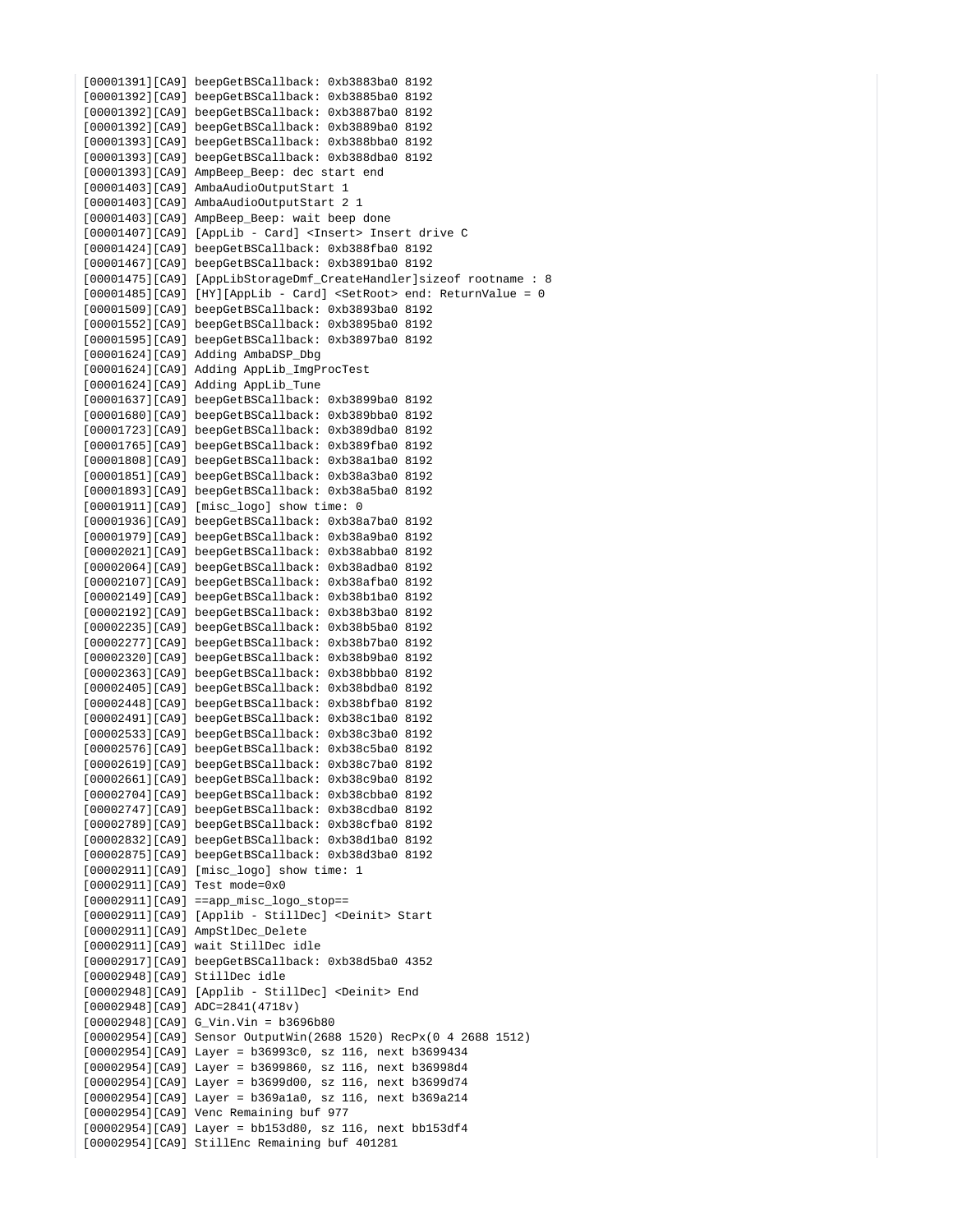[00002954][CA9] StillRawCap Remaining buf 110466 [00002954][CA9] StillRawEnc Remaining buf 43698  $[00002955][C\text{A}9]$  AmpFifo\_Create b22e8780 Base Base: 0 (0,0) NumEntries = 1024 Q = 0xB231C7C0, QSize = 32768 [00003096][CA9] [Applib - Usb] Device System Configured, Index = 65535 [00003194][CA9] Vin Mode = 6 [00003195][CA9] [AppLib - Image] <VinInvalidCallbackFunc> VencImgSchdlr[0] is NULL!! [00003195][CA9] Sensor OutputWin(2688 1520) RecPx(0 4 2688 1512) [00003195][CA9] Mw\_VideoEncodeTask started [00003195][CA9] < ExtendEnc GetEnableStatus> Enable flag: 1 [00003195][CA9] [Applib - AudioEnc] <Setup> [Pri]Bits 0xBBC170C0 size 10485760 Desc 0xBC617100 size 409600  $[00003195][C\text{A}9]$  AmpFifo\_Create b22e8878 Base Base: 0 (0,0) NumEntries = 12800 Q = 0xB2324800, QSize = 409600 [00003196][CA9] Vin Mode = 6 [00003196][CA9] [AppLib - Image] <AmbaImgSchdlr\_Delete> schdlr doesn't exist!! [00003196][CA9] ImgSchdlrMsg Task started [00003196][CA9] ImgSchdlr disable 0 [00003196][CA9] [LCD] Plane 960 240, Win[0] (960 240) (0 0) Rot 0 [00003196][CA9] ~AMP\_VIN\_EVENT\_CHANGED\_PRIOR [00003196][CA9] ~prepare main [00003196][CA9] DEBUG>>>>>>>>>>>>>>>>>>>>AppLibDisp\_ChanStart 1034 [00003196][CA9] [app\_rec\_cam] FChan Disable. Disable the fchan Window [00003196][CA9] AmpVideoDec\_SetDispArea:2271 Init first! [00003196][CA9] Vin Mode = 6 [00003196][CA9] ImgScheduler.Remain 95737 0 [00003196][CA9] ImgSchdlrMsg Task started [00003196][CA9] ImgSchdlr disable 0 [00003196][CA9] [LCD] Plane 960 240, Win[0] (960 240) (0 0) Rot 0 [00003196][CA9] ~AMP\_VIN\_EVENT\_CHANGED\_PRIOR [00003196][CA9] ~prepare main [00003196][CA9] Vin = VinOutWidth(3356) x SensorFrameHeight(2002) x Vinfps(25) / VinProcRate(2) = 83983900 [00003196][CA9] FrontEndMain = (VCapWidth(2688) + (StripeNum(2) - 1) X 2 X 128 X ZoomFact(1.000)) x VcapHeight (1512) x Vinfps(25) x 1.1 / Sec2ProcRate(2) = 61205760 [00003196][CA9] CFA\_Width = Min(1.4 x EncWidth(2304), MAX\_BACKEND(2720), VcapWidth(2688)) = 2688 [00003197][CA9] CFA\_Height = Min(VcapHeight(1512), CFA\_Width(2688) x EncHeight(1296) / EncWidth(2304)) = 1512  $[00003197][CA9]$  BackEndMain(OS) = (CFA Width(2688) + (StripeNum(2) - 1) X 2 X 128) x CfaHeight(1512) x fps(25) x 1.1 = 122411520 [00003197][CA9] BackEndMainPreview = Max(MainEncWidth,PreviewWidth)(2304) x Max(MainEncHeight,PreviewHeight)  $(1296)$  x fps(50) x 1.05 = 156764160 [00003197][CA9] IdspFreq = Max(Vin, FrontEndMain, BackEndMain, BackEndMainPreview, Sec3MEMD) = 156764160 [00003197][CA9] SubCoreFreqEnc[0] = (FrameSize(2985984) x FrameRate(25)/256) x 420 X 1.05) = 128595600 [00003197][CA9] CoreFreqMctf = (FrameSize(2985984) x FrameRate(25)/256) x 420 X 1.05) = 128595600 [00003197][CA9] CoreFreqVoutLcd = LcdFrameWidth(960) x LcdFrameHeight(240) x LcdFrameRate(50) = 11520000 [00003197][CA9] CoreFreqVout = MAX(CoreFreqVoutLcd, CoreFreqVoutTv) \*1.05 = 12096000 [00003197][CA9] CoreFreq = MAX(CoreFreqEnc(128595600), CoreFreqMctf(128595600), CoreFreqVout(12096000), HW\_MIN  $(104000000)$  = 128595600 [00003197][CA9] [Desire]IDSP freq: 156764160 [00003197][CA9] [Desire]Core freq: 396000000 [00003197][CA9] [Desire]Cortex freq: 792000000 [00003198][CA9] [Actual]IDSP freq: 158400000 [00003198][CA9] [Actual]Core freq: 396000000 [00003198][CA9] [Actual]Cortex freq: 792000000 [00003198][CA9] ============ [ OV4689 ] ============ [00003198][CA9] ============ init mode:6 ============ [00003201][CA9] ================ configure HsSettle ====================== [00003244][CA9] [VENC] LvCfg(0/1) ch(0 0) sz(2688 1512) cord(0 4) [00003244][CA9] Img Warp Core has been inited. [00003244][CA9] 16 8 2688 1512 1 1 1 1 [00003244][CA9] 2304 1296 [00003244][CA9] 0 0 10000 10000 [00003244][CA9] MIN(MaxRadius, pInChromaFilter->Radius) != pDspChromaFilter->radius; pInChromaFilter->radius 0 MaxRadius 128 [00003245][CA9] AmbaDSP\_CmdSetWarpCtrlTag [00003246][CA9] load IQ Params img\_default from ROMFS: 2544 [00003249][CA9] load IQ Params aaa\_default\_00 from ROMFS: 48016 [00003249][CA9] load IQ Params aaa\_default\_01 from ROMFS error :-1 [00003252][CA9] load IQ Params adj\_still\_default\_00 from ROMFS: 43284 [00003255][CA9] load IQ Params adj\_still\_default\_01 from ROMFS: 43284 [00003261][CA9] load IQ Params adj\_hiso\_still\_default\_00 from ROMFS: 107456 [00003264][CA9] load IQ Params adj\_video\_default\_00 from ROMFS: 44436 [00003267][CA9] load IQ Params adj\_video\_default\_01 from ROMFS: 44436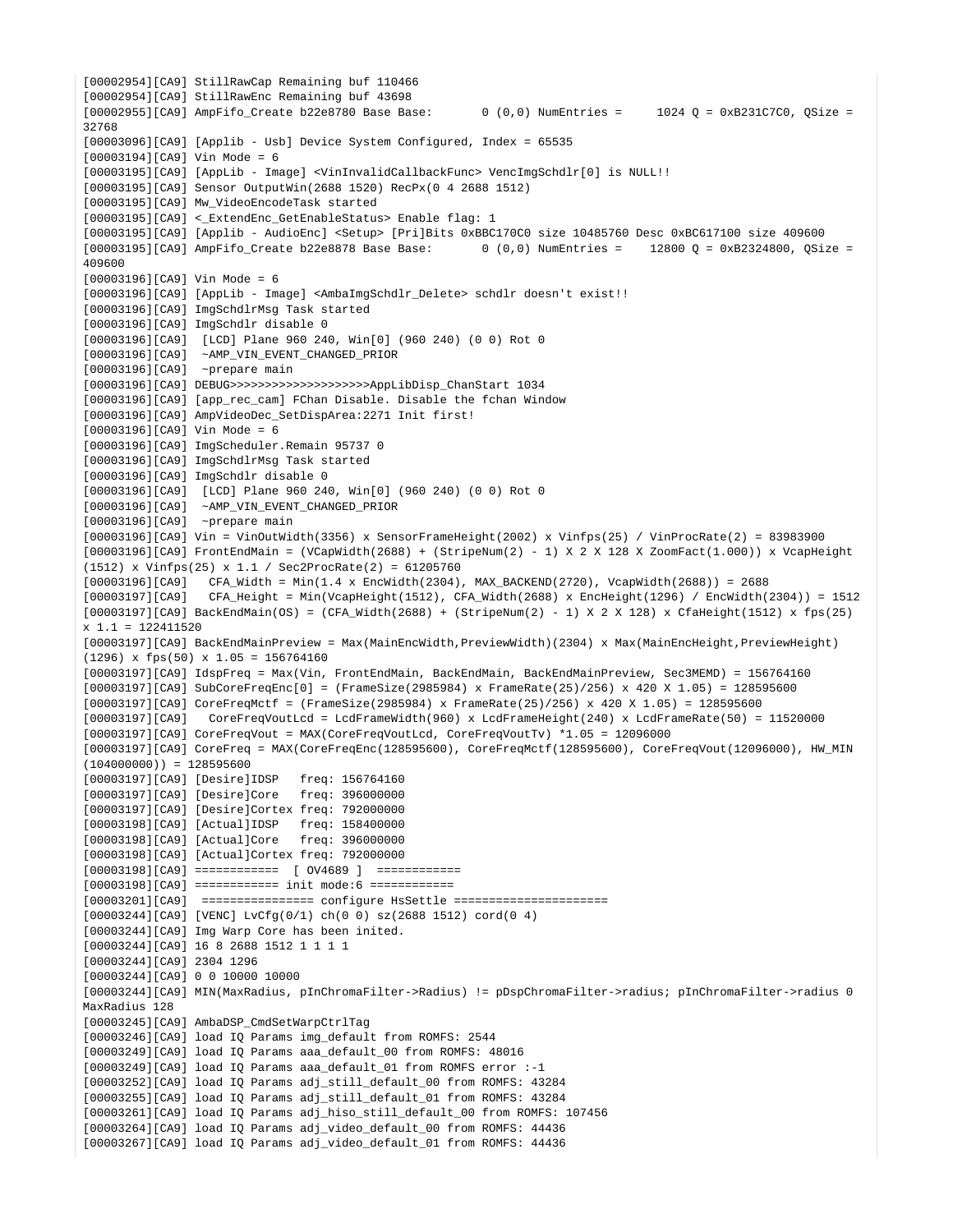```
[00003270][CA9] load IQ Params adj_photo_default_00 from ROMFS: 45636
[00003273][CA9] load IQ Params adj_photo_default_01 from ROMFS: 45636
[00003274][CA9] load IQ Params adj still idx from ROMFS: 32
[00003274][CA9] load IQ Params adj_video_idx from ROMFS: 32
[00003277][CA9] load IQ Params scene_data_s01 from ROMFS: 58144
[00003281][CA9] load IQ Params scene_data_s02 from ROMFS: 58144
[00003285][CA9] load IQ Params scene_data_s03 from ROMFS: 58144
[00003289][CA9] load IQ Params scene_data_s04 from ROMFS: 58144
[00003292][CA9] load IQ Params scene_data_s05 from ROMFS: 58144
[00003294][CA9] load IQ Params de_default_video from ROMFS: 23780
[00003296][CA9] load IQ Params de_default_still from ROMFS: 23780
[00003296][CA9] load IQ Params adj_table_param_default from ROMFS: 536
[00003301][CA9] AmpBeep_Beep: beep done
[00003301][CA9] AmpBeep_Stop
[00003301][CA9] AmbaAudioOutputStop 1
[00003301][CA9] AmbaAudioOutputStop: None using output. Stop output
[00003304][CA9] load IQ Params adj_hiso_video_default_00 from ROMFS: 129192
[00003305][CA9] load Cc Reg A12_CC_Reg.bin from ROMFS: 18752, RVal :18752
[00003306][CA9] AmpAudioOutputNoAbuOpCB
[00003306][CA9] load video cc 3D VideoCc0 from ROMFS: 17536
[00003307][CA9] AmbaAudioOutputStop: audio output No ABU Op
[00003308][CA9] load video cc 3D VideoCc1 from ROMFS: 17536
[00003309][CA9] load video cc 3D VideoCc2 from ROMFS: 17536
[00003310][CA9] load video cc 3D VideoCc3 from ROMFS: 17536
[00003312][CA9] load video cc 3D VideoCc4 from ROMFS: 17536
[00003313][CA9] load still cc 3D StillCc0 from ROMFS: 17536
[00003315][CA9] load still cc 3D StillCc1 from ROMFS: 17536
[00003316][CA9] load still cc 3D StillCc2 from ROMFS: 17536
[00003317][CA9] load still cc 3D StillCc3 from ROMFS: 17536
[00003319][CA9] load still cc 3D StillCc4 from ROMFS: 17536
[00003319][CA9] -------- ImgParam : VersionNumber, Struct : 14111100 --------
[00003319][CA9] -------- AaaParam : VersionNumber, Struct : 14100700, Param : 20160310 --------
[00003319][CA9] -------- VIDEO : VersionNumber, Struct : 15010500, Param : 20160310 --------
[00003319][CA9] -------- Photo : VersionNumber, Struct : 15010500, Param : 20160310 --------
[00003319][CA9] -------- Still LISO : VersionNumber, Struct : 14111100, Param : 20160310 --------
[00003319][CA9] -------- Still HISO : VersionNumber, Struct : 15032500, Param : 15112300 --------
[00003319][CA9] -------- StillParam : VersionNumber, Struct : 14051500, Param : 13122000 --------
[00003320][CA9] -------- ImgParam : VersionNumber, Struct : 14111100 --------
[00003320][CA9] -------- AaaParam : VersionNumber, Struct : 14100700, Param : 20160310 --------
[00003321][CA9] ------- VIDEO : VersionNumber, Struct : 15010500, Param : 20160310 -------<br>[00003321][CA9] ------- Photo : VersionNumber, Struct : 15010500, Param : 20160310 -------
                                   : VersionNumber, Struct : 15010500, Param : 20160310 -------
[00003321][CA9] -------- Still LISO : VersionNumber, Struct : 14111100, Param : 20160310 --------
[00003321][CA9] -------- Still HISO : VersionNumber, Struct : 15032500, Param : 15112300 --------
[00003321][CA9] -------- StillParam : VersionNumber, Struct : 14051500, Param : 13122000 --------
[00003322][CA9] === Amba Ae Lib., Revision : 2566 ===
[00003323][CA9] ae algorithm initial, FrameRate : 25, FrameRatex1000 : 25000
[00003323][CA9] <Ae_Control_Init_Full>, scene mode : 0
[00003323][CA9]
                --- MainShutterIdx = 1012, EvLutNum = 3, ---[00003323][CA9] ----- MinAgcInfo : 0 -----
[00003323][CA9] ----- max_agc_db : 6,6,6,27,27,27,27 -----
[00003323][CA9] ----- max_dgain_db : 0,0,0,0,0,0,0 -----
[00003325][CA9] ----- max_vagc_db : 1920,1920,1920,1472,1472,1472,1472 -----
[00003325][CA9] ----- AE_APERTURE_NO !! -----
[00003325][CA9]
                  aaa version number
[00003325][CA9] -------- aaa version_number, struct : 14100700, param : 20160310 --------
[00003325][CA9] ae algorithm initial, FrameRate : 25, FrameRatex1000 : 25000
[00003325][CA9] <Ae_Control_Init_Full>, scene mode : 38
[00003325][CA9]
                --- MainShutterIdx = 1012, EvLutNum = 3, ---[00003325][CA9] ----- MinAgcInfo : 0 -----
[00003325][CA9] ----- max_{a}gc_{db} : 6,6,6,27,27,27,27 -----
[00003325][C A9] ----- max_dgain_db : 0,0,0,0,0,0,0 -----
[00003328][CA9] ----- max_vagc_db : 1920,1920,1920,1472,1472,1472,1472 -----
[00003328][CA9] ----- AE_APERTURE_NO !! -----
[00003328][CA9] === Amba Awb Lib., Revision : 2519 ===
[00003328][C A9] < \_awb\_{control_2\_init_full>, 1 i = 0[00003328][CA9] <_awb_control_2_init_full>,1 i = 1
```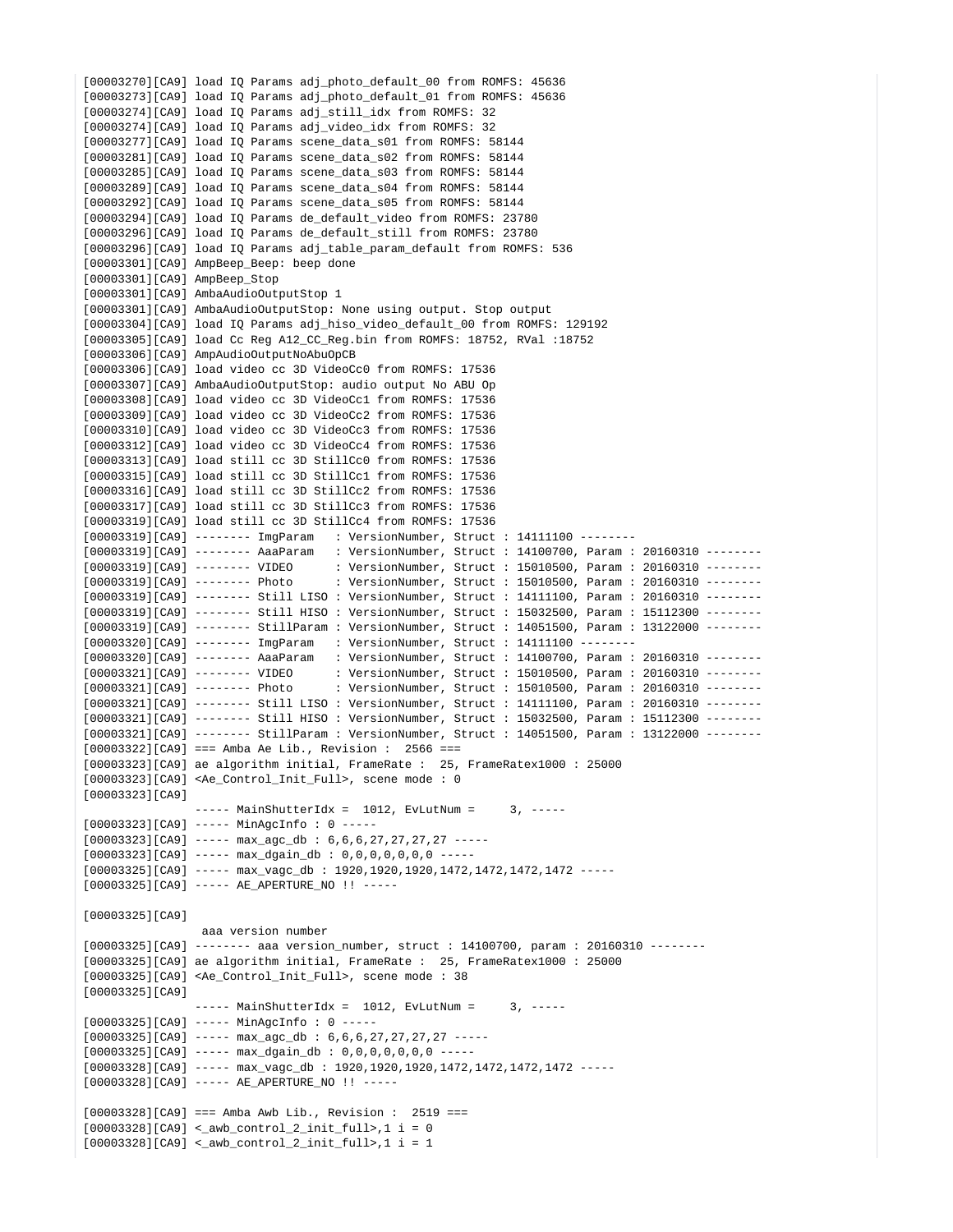```
[00003328][CA9] <_awb_control_2_init_full>, 2
[00003329][CA9] < \_aw\_{control_2init_full>, 2 awb_curr_info.vin_total = 2, chNoCount : 2
[00003329][C A9] < \_awb\_control_2\_init\_full > 2 i = 0[00003330][CA9] <_awb_control_2_init_full>,2 i = 1
[00003332][CA9] === Amba Adj Lib., Revision : 2742 ===
[00003332][CA9] <AdjFunc_MemMgr_Init> 0, RVal = 0x0, size : 924
[00003333][CA9] <AdjFunc_MemMgr_Init> 1, RVal = 0x0, size : 924
[00003333][CA9] <AdjFunc_Param_Init> channelCount = 2
[00003333][CA9] <AdjFunc_A12_MemMgr_Init> 0, RVal = 0x0, size : 11660
[00003333][CA9] <AdjFunc_A12_MemMgr_Init> 1, RVal = 0x0, size : 11660
[00003333][CA9] <Amba_Adj_Hdr_A12_MemMgr_Init> 0, RVal = 0x0, size : 2132
[00003333][CA9] <Amba_Adj_Hdr_A12_MemMgr_Init> 1, RVal = 0x0, size : 2132
[00003333][C_A9] <AdjFunc A9 Param Init> channelCount = 2
[00003333][CA9] <Amba_Adj_Video_Init>
[00003333][CA9] ----No this adj table mode
[00003333][CA9] <Iqt_MemMgr_Init> 0, RVal = 0x0, size : 9188
[00003333][CA9] <Iqt_MemMgr_Init> 1, RVal = 0x0, size : 9188
[00003333][C A9] <Iqt_Param_Init> channelCount = 2
[00003333][CA9] AmpAudioOutputDmaStopCB
[00003338][CA9] AmbaAudioOutputStop: audio output DMA stop
[00003338][CA9] AmbaAudioOutputStop 2 0
[00003340][CA9] [VIG CTL] no vignette data
[00003340][CA9] AmbaDSP_CmdSetWarpCtrlTag
[00003341][CA9] <_awb_control_2_init_full>, 2
[00003341][CA9] <_awb_control_2_init_full>,2 awb_curr_info.vin_total = 2, chNoCount : 2
[00003341][C A9] < \_awb\_{control_2init_full}, 2 i = 0
[00003342][CA9] <_awb_control_2_init_full>,2 i = 1
[00003342][CA9] Error: Calib vin geo x 16, y 8, w 2688, h 1512, HorSmp 1/1, VerSmp 1/1 cannot cover
[00003342][CA9] current vin geo x 0, y 0, w 0, h 0, HorSmp 0/0, VerSmp 0/0
[00003342][CA9] GyroInitParams, MeanX:32768, MeanY:32768, MeanZ:32768, StdX:0, StdY:0, StdZ:0
[00003342][CA9] GyroInitParams, SenseX:131, SenseY:131, SenseZ:131
[00003342][CA9] ~AMP_VIN_EVENT_CHANGED_POST
[00003342][CA9] AmpVin Task for b3696b80 started 0
[00003342][CA9] LiveviewStart Cap[0 4 2688 1512] SHOW 1 TV 0
[00003342][CA9] PreProc WrMode 1, OpMode 1, EncMode 11
[00003343][CA9] GenBuffer Status:1 OnReset:1 OnWrite:0 OnSnd:0
[00003343][CA9] GenBuffer wp:1 rp:0 isr_int:17 isr:3339 cmd_time:7 seq:17
[00003343][CA9] GenBuffer[0] n:1 s:17
[00003343][CA9] GenBuffer[1] n:2 s:14
[00003343][CA9] GenBuffer[2] n:0 s:15
[00003343][CA9] GenBuffer[3] n:0 s:16
[00003426][C_A9] == AMP VIN EVENT VALID ==
[00003426][CA9] ImgSchdlr Task 0 started
[00003426][CA9] AmbaLL_ModeSwitch Dsp Switched to 0 successfully.
[00003426][CA9] LL_W bch AmbaLL_BatchCmdBufferVideoAutoProcessEnable 1
[00003567][CA9] [Applib - VideoEnc] <PipeCallback> Pipe[A104E670] AMP_ENC_EVENT_STATE_CHANGED newState 1
[00003567][CA9] VA init......
[00003567][CA9] [VA INIT] Create Queue success
[00003567][CA9] [VA INIT] Create Mutex success
[00003567][CA9] [VA INIT] TaskPriority 136 , TaskStackSize 32768
[00003567][CA9] [VA INIT] Create Task success
[00003567][CA9] VA init done
[00003567][CA9] VA 3A Handler init......
[00003567][CA9] [VA 3A INIT] Create Queue success
[00003567][CA9] [VA 3A INIT] Create Mutex success
[00003567][CA9] [VA 3A INIT] TaskPriority 135 , TaskStackSize 32768
[00003567][CA9] [VA 3A INIT] Create Task success
[00003567][CA9] VA 3A init done
[00003567][CA9] [App Util] <AppUtil_CheckCardParam>
[00003567][CA9] GPS TEST info file C:\TEST_GPS.TXT
[00003567][CA9] GSENSOR TEST info file C:\TEST_GSENSOR.TXT
[00003577][CA9] [app_rec_cam] Received msg: 0x10010001 (param1 = 0x0 / param2 = 0x0)
[00003577][CA9] [app_rec_cam] Received HMSG_RECORDER_STATE_LIVEVIEW
[00003577][CA9] AppLibImage_EnableAntiFlicker(): flicker enable = 1, flicker_type = 2 (0:Auto, 1:60HZ, 2:50HZ)
[00003577][CA9] ae algorithm initial, FrameRate : 25, FrameRatex1000 : 25000
[00003577][CA9] <Ae_Control_Init_Full>, scene mode : 0
[00003577][CA9]
                --- MainShutterIdx = 978, EvLutNum = 3, ---[00003577][CA9] ----- MinAgcInfo : 0 -----
[00003577][C_A9] ----- max_{a}gc_{db} : 6,6,6,27,27,27,27 -----
[00003577][C\text{A}9] ----- \text{max\_dgain\_db} : 0,0,0,0,0,0,0 -----
```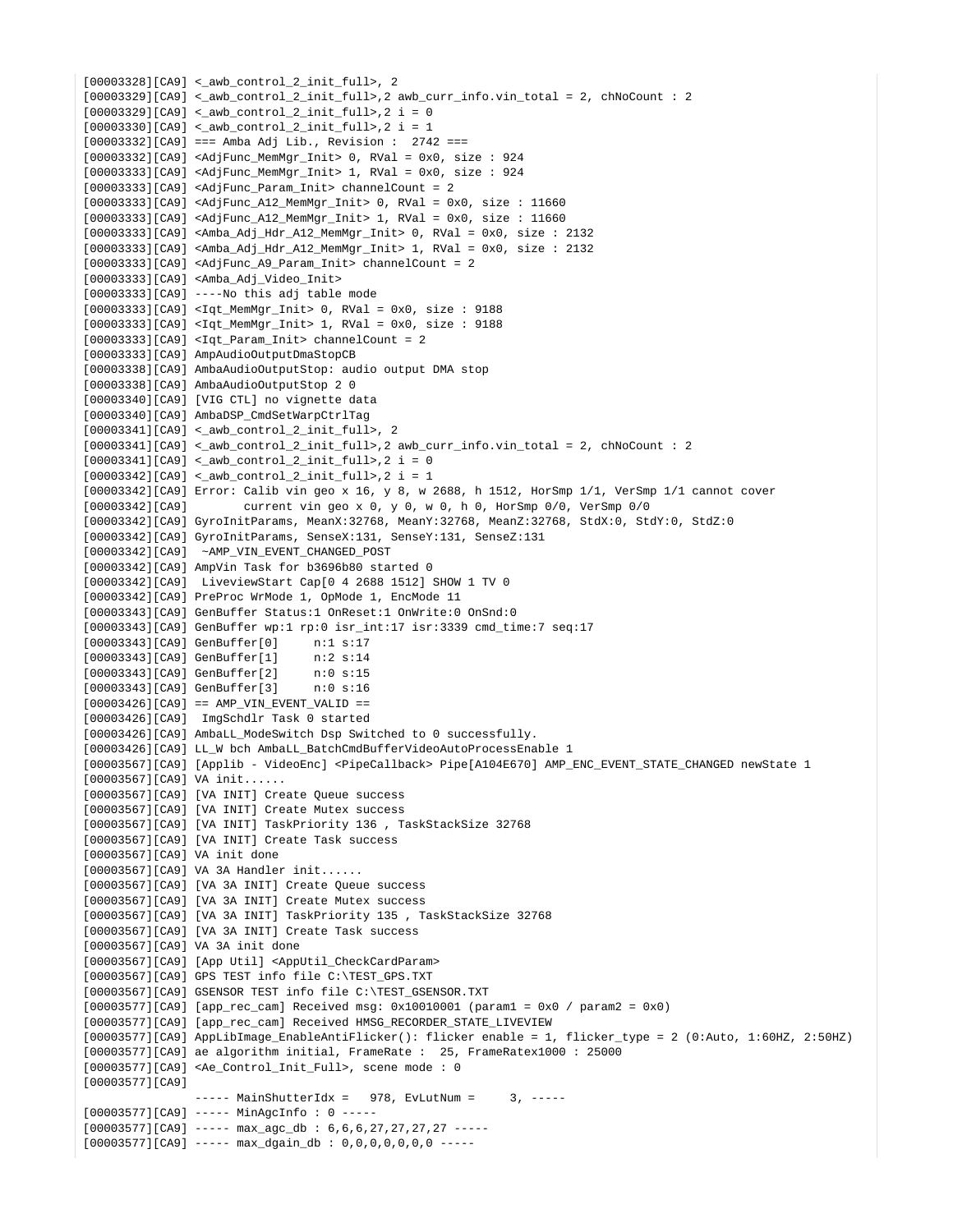$[00003580][C\&9]$  ---- max vagc db : 1920,1920,1920,1472,1472,1472,1472 -----[00003580][CA9] ----- AE\_APERTURE\_NO !! ----- [00003580][CA9] [AppLib - Graphics] <WindowUpdate> FChan Disable. [00003580][CA9] TV 0 [00003581][CA9] [LCD] Plane 960 240, Win[0] (960 240) (0 0) Rot 0 [00003581][CA9] LCD 1 [00003975][CA9] AmpUtil\_GetAlignedPool Alignedbuf = 0xB38BB340 / size = 22336 ! [00003975][CA9] [Debug - ADAS] <Amba\_AdasFCMD\_SetCfg>  $[00003975][CA9]$  [Debug - ADAS] Set FCMD configs - Enable = 1 [00003975][CA9] [Debug - ADAS] Set FCMD configs - FCMD sensitivity = 1 [00003975][CA9] [Debug - ADAS] <Amba\_AdasFCMD\_SetCfg> [00003975][CA9] [Debug - ADAS] Set FCMD configs - Enable = 1 [00003975][CA9] [Debug - ADAS] Set FCMD configs - FCMD sensitivity = 2 [00003975][CA9] Amba\_AdasFCMD\_Init (432 , 256)  $[00003975][CA9]$  -------AppLibVideoAnal FCMD Init return = 0 [00003975][CA9] --------AppLibVideoAnal\_LLWS\_Init return = 0 [00003975][CA9] Adas init size (256,432) [00003983][CA9] ambava\_init success [00003983][CA9] ADAS Version: ADAS Ver. 1.021.039 [00003983][CA9] Setting Scene Params as followings, [00003983][CA9] adas\_sceneParams.automaticCalibration = 1 [00003983][CA9] adas\_sceneParams.hoodLevel = 80.000000 [00003983][CA9] adas\_sceneParams.horizonLevel = 45.000000 [00003983][CA9] adas\_sceneParams.cameraMountHeight = 0 [00003983][CA9] adas\_sceneParams.autoCalibCpuReduction = 1 [00003983][CA9] adas\_sceneParams.autoCalibrationActive = 1 [00003983][CA9] adas\_sceneParams.horizontalPan = 50.000000 [00003983][CA9] amba\_Adas\_SetSceneParams: 0 [00003983][CA9] --------AppLibVideoAnal\_ADAS\_Init return = 0 [00003983][CA9] [app\_rec\_cam] REC\_CAM\_RECORD\_START [00003983][CA9] =============>>>>>>>>>>>>>rec\_cam.TimeLapseTime = 0 [00003983][CA9] Vin Mode = 6 [00003983][CA9] [Applib - VideoEnc] <LiveViewSetup> pri AverageBitrate = 18000000, MaxBitrate = 22500000,  $MinBitrate = 13500000$ [00003983][CA9] [EncMonitorTimer] UpdatePeriod as 1000ms [00003983][CA9] [Applib - VideoEnc] <LiveViewSetup> Pri AmbaEncMonitorAQP\_RegisterService 0 [00003983][CA9] [AppLibVideoEnc\_CalBitsBufThreshold] Bits buffer threshold is 4 MByte  $[00003983][C_A9]$  AmpFifo Create b22e8970 Base Base: 0 (0,0) NumEntries = 10240 Q = 0xB2388840, OSize = 327680 [00003984][CA9] BitsMgr Register succeed 0 a02b51b0 a02b51b0 [00003984][CA9] [Applib - VideoEnc] <EncodeSetup> H.264 Bits 0xb38d6ce0 size 125829120 Desc 0xbb0d6d20 size 512000 [00003984][CA9] ===========>>function rec\_cam\_setup\_stamp----line 509 [00003984][CA9] ===========>>function rec\_cam\_setup\_stamp----line 512 TimeStampType = 19 [00004027][CA9] EncMonitor Timer started [00004259][CA9] [Applib - Format] <MuxerInit> MuxerInitCfg.MaxPipe = 4, BufferSize=0x8168 [00004259][CA9] [Applib - Format] <MuxerInit> MuxerInitCfg.MaxPipe = 4, BufferSize=0x82dc [00004259][CA9] AmpMuxer\_InitImpl() : total 4 pipes are created!! [00004267][CA9] Create AppLibFormatMutex ok! [00004267][CA9] [Applib - Format] <Mp4MuxStart> AppLibFormatMuxMp4\_Start Start [00004267][CA9] [Applib - Format] <Mp4MuxStart> VideoEncPri = -1593501848  $[00004271][C_A9]$  AmpFifo\_Create b22e9320 Virt Base:b22e8970 (0,0) NumEntries = 8192 Q = 0xB23D88A0, QSize = 262144  $[00004271][C_A9]$  AmpFifo\_Create b22e9418 Virt Base:b22e8970 (0,0) NumEntries = 8192 Q = 0xB24188E0, QSize = 262144 [00004271][CA9] [Applib - Format] <Mp4MuxStart> MuxMp4VideoPriFifoHdlr\_x = 3 4  $[00004272][C\text{A}9]$  AmpFifo Create b22e9510 Virt Base:b22e8878 (0,0) NumEntries = 8192 Q = 0xB2458920, OSize = 262144 [00004272][CA9] AmpFifo\_Create b22e9608 Virt Base:b22e8878 (0,0) NumEntries = 8192 Q = 0xB2498960, QSize = 262144 [00004272][CA9] [Applib - Format] <Mp4MuxStart> MuxMp4AudioPriFifoHdlr\_x = 5 6 [00004272][CA9] < ExtendEnc GetEnableStatus> Enable flag: 1 [00004272][CA9] AmpFifo\_Create b22e9700 Virt Base:b22e8780 (0,0) NumEntries = 8192 Q = 0xB24D89C0, QSize = 262144 [00004272][CA9] <\_ExtendEnc\_GetEnableStatus> Enable flag: 1 [00004273][CA9] AmpFifo\_Create b22e97f8 Virt Base:b22e8780 (0,0) NumEntries = 8192 Q = 0xB2518A00, QSize = 262144 [00004273][CA9] [Applib - Format] <Mp4MuxStart> TextTrackPriFifoHdlr\_x = 7 8 [00004273][CA9] [Applib - Format] <Mp4MuxStart> AppLibFormatMuxMp4\_Start End [00004273][CA9] [BRC] <Init> Bitrate monitor init, 1 18000000 0 1 4273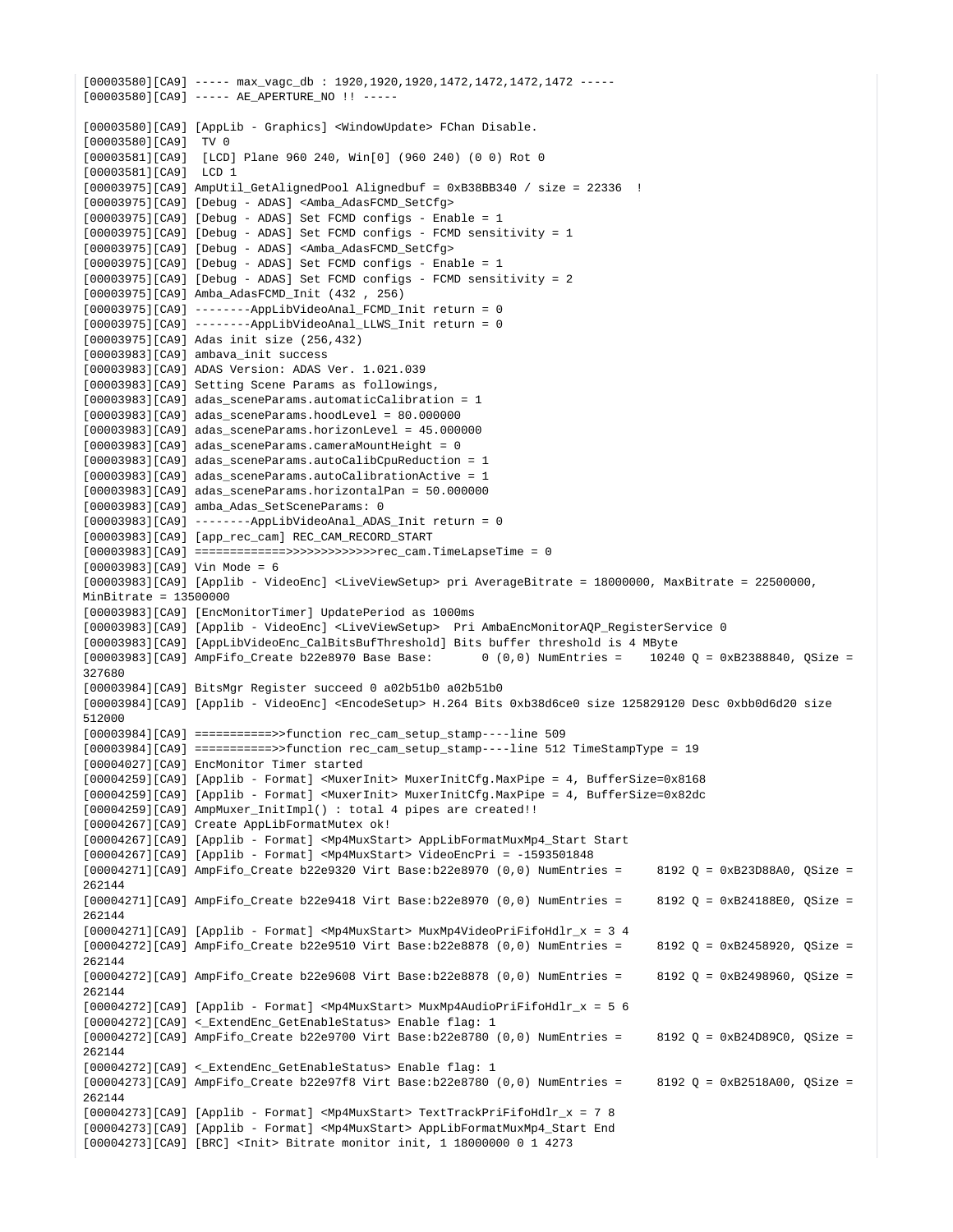```
[00004273][CA9] [AQP] <Init> AQP monitor init, 1
[00004274][CA9] [ExtEnc] AV pipe...
[00004274][CA9] [ExtEnc] ExtEnc_MainTask
[00004275][CA9] [AudioEnc] AV pipe...
[00004275][CA9] [Applib - VideoEnc] <PipeCallback> Pipe[A104E670] AMP_ENC_EVENT_STATE_CHANGED newState 2
[00004298][CA9] ==[AppLibStorageDmf_CreateFile-1230] extName:MP4, filename:C:\DCIM\140101200\033833AA.MP4
[00004298][CA9] [Applib - Format] <Mp4MuxOpen> FileCfg..AsyncParam.MaxBank = 0x2
[00004347][CA9] <_TextTrack_Configure> TimeScale 1000, TimePerFrame 100
[00004347][CA9] AmpMuxer_CheckDefaultTrack() : auto set default audio track to 1
[00004347][CA9] AmpMuxer_CheckDefaultTrack() : auto set default text track to 2
[00004347][CA9] [Applib - Format] <Mp4MuxOpen> Main file
[00004347][CA9] [Applib - Format] <Mp4MuxOpen> MovieCfg.Track[0].Fifo = 0xb22e9320
[00004347][CA9] [Applib - Format] <Mp4MuxOpen> MovieCfg.Track[0].TimeScale = 25000
[00004347][CA9] [Applib - Format] <Mp4MuxOpen> MovieCfg.Track[0].TimePerFrame = 1000
[00004347][CA9] [Applib - Format] <Mp4MuxOpen> MovieCfg.Track[0].Info.Video.M = 1
[00004347][CA9] [Applib - Format] <Mp4MuxOpen> MovieCfg.Track[0].Info.Video.N = 25
[00004347][CA9] [Applib - Format] <Mp4MuxOpen> MovieCfg.Track[0].Info.Video.GOPSize = 25
[00004347][CA9] [Applib - Format] <Mp4MuxOpen> MovieCfg.Track[0].Info.Video.Width = 2304
[00004347][CA9] [Applib - Format] <Mp4MuxOpen> MovieCfg.Track[0].Info.Video.Height = 1296
[00004347][CA9] [Applib - Format] <Mp4MuxOpen> MovieCfg.Track[0].Info.Video.CodecTimeScale = 25000
[00004347][CA9] [Applib - Format] <Mp4MuxOpen> MovieCfg.Track[1].MediaId = 33
[00004347][CA9] [Applib - Format] <Mp4MuxOpen> MovieCfg.Track[1].Info.Audio.SampleRate = 48000
[00004347][CA9] [Applib - Format] <Mp4MuxOpen> MovieCfg.Track[1].Info.Audio.Channels = 1
[00004347][CA9] [Applib - Format] <Mp4MuxOpen> Mp4 Mux Create
[00004347][CA9] <_TextTrack_Configure> TimeScale 1000, TimePerFrame 100
[00004347][CA9] AmpMuxer_CheckDefaultTrack() : auto set default text track to 2
[00004409][CA9] [app_rec_cam] Received msg: 0xB0010001 (param1 = 0x0 / param2 = 0x0)
[00004409][CA9] [app_rec_cam] Received msg: 0xB0010002 (param1 = 0x0 / param2 = 0x0)
[00004513][CA9] [Applib - Format] <Mp4Mux_VideoFifoCB> Resume main audio fifo 0xb22e9510 0xb22e9608
[00004570][CA9] Erase block 888 (1)!
[00004572][CA9] Erase block 993 (2)!
[00004575][CA9] Erase block 984 (3)!
[00004578][CA9] Erase block 997 (4)!
[00004580][CA9] Erase block 1000 (5)!
[00004685][CA9] [app_rec_cam] Received msg: 0x10020001 (param1 = 0x0 / param2 = 0x0)
[00004686][CA9] [app rec cam] Received msg: 0x4801000C (param1 = 0x0 / param2 = 0x0)
[00004686][CA9] [app_rec_cam] Received HMSG_MUXER_OPEN
[00004728][CA9] IsoMux_MP4_PutFtyp START!
[00004728][C\text{A}9] [app_rec_cam] Received msg: 0x48010001 (param1 = 0x0 / param2 = 0x0)
[00004728][CA9] [app_rec_cam] Received HMSG_MUXER_START
```
## **PowerOff**

```
[00189448][CA9] [Button Handler] Received msg: 0x0 (param1 = 0xA / param2 = 0x0)
[00189544][CA9] ImgSchdlr disable 0
[00189544][CA9] LL_W bch AmbaLL_BatchCmdBufferVideoAutoProcessEnable 0
[00189596][CA9] [Applib - VideoEnc] <PipeCallback> Pipe[A104E670] AMP_ENC_EVENT_STATE_CHANGED newState 0
[00189596][CA9] ImgScheduler.Remain 95737 0
[00189649][CA9] ==app_misc_logo_start==
[00189649][CA9] [Applib - StillDec] <Init> Start
[00189649][CA9] [Applib - StillDec] <Init> b12fffc0 -> b12fffc0
[00189649][CA9] AmpStlDec_Create
[00189649][CA9] AmpStlDec_Create 0xb12fffc0 0xb1efffbf 0 0xb3692b20
[00189649][C_A9] AmpFifo_Create b22e8a68 Base Base: 0 (0,0) NumEntries = 64 Q = 0xB23D88A0, QSize =
2048
[00189649][CA9] AmpStlDec_Create: create fifo: b22e8a68
[00189649][CA9] AmpDec_Add done
[00189649][CA9] [Applib - StillDec] <Init> End
[00189649][CA9] DEBUG>>>>>>>>>>>>>>>>>>>>AppLibDisp_ChanStart 1034
[00189649][CA9] [misc_logo] FChan Disable. Disable the fchan Window
[00189649][CA9] AmpVideoDec_SetDispArea:2271 Init first!
[00189659][CA9] AMSG_CMD_APP_READY
[00189659][CA9] AmpStlDec_Start
[00189659][CA9] Mode Switch to Decode mode
[00189659][CA9] LL_W bch AmbaLL_BatchCmdBufferVideoAutoProcessEnable 0
[00189660][CA9] GenBuffer Status:1 OnReset:1 OnWrite:0 OnSnd:0
```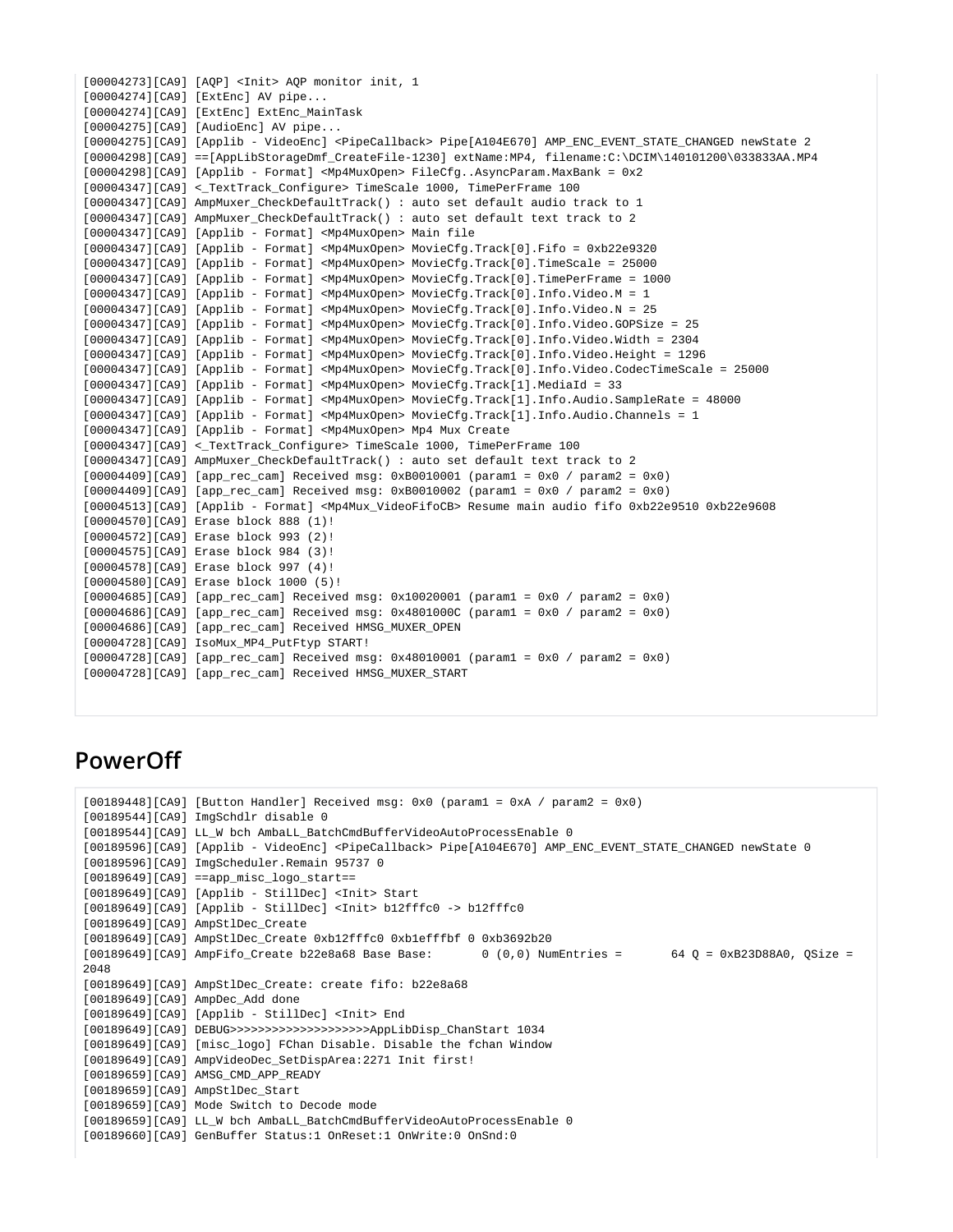```
[00189660][CA9] GenBuffer wp:2 rp:0 isr_int:8 isr:189653 cmd_time:4 seq:4673
[00189660][CA9] GenBuffer[0] n:3 s:4673
[00189660][CA9] GenBuffer[1] n:2 s:4670
[00189660][CA9] GenBuffer[2] n:0 s:4671
[00189660][CA9] GenBuffer[3] n:0 s:4672
[00189701][CA9] AmbaLL ModeSwitch Dsp Switched to 1 successfully.
[00189701][CA9] Mode switched to DSP_OP_DECODE_MODE
[00189736][CA9] LCD: VoutWindow = (0 0 960 240), TargetWindow = (0 0 960 240)
[00189736][CA9] TV: VoutWindow = (0 0 1920 1080), TargetWindow = (0 0 1920 1080)
[00189868][CA9] [Button Handler] Received msg: 0x1 (param1 = 0xA / param2 = 0x0)
[00189870][CAJ] AmpFifo_Create b22e9320 Virt Base:b22e8a68 (0,0) NumEntries = 64 Q = 0xB23D90E0, QSize =
2048
[00189870][CA9] AmpStlDec_FifoCB: data:-1305573432
[00189870][CA9] StlDecDbg: Provide wp:0xb12fffc0
[00189870][CA9] AmpStlDec_FifoCB: data:-1305570528
[00189871][CA9] AmpStlDec_FifoCB: data:1
[00189871][CA9] Feed logo done
[00189871][CA9] AmpStillDec_FifoEvent_DataReady Update WP: 0xb1304dfa
[00189971][CA9] AmpStlDec_Decode
[00190007][CA9] AmpStlDec_Decode: src tpye YUV420 720 480 736
[00190044][CA9] Normal logo full
[00190045][CA9] AmpStlDec_Rescale
[00190075][CA9] AmpStillDec_Display
[00190109][CA9] AppLibAudioDec_SetVolume ,vol=64
[00190109][CA9] [AppLib - AudioBeep] <ReadDataFromRom> Filename = power_off_48k.pcm
[00190109][CA9] [AppLib - AudioBeep] <ReadDataFromRom> FileSize = 230400.
[00190124][CA9] [AppLib - AudioBeep] <ReadDataFromRom> ReturnValue = 230400
[00190124][CA9] AmpBeep_Beep: beep start
[00190124][CA9] beepGetBSCallback: 0xbcf20a40 8192
[00190124][CA9] beepGetBSCallback: 0xbcf22a40 8192
[00190124][CA9] beepGetBSCallback: 0xbcf24a40 8192
[00190124][CA9] beepGetBSCallback: 0xbcf26a40 8192
[00190124][CA9] beepGetBSCallback: 0xbcf28a40 8192
[00190124][CA9] beepGetBSCallback: 0xbcf2aa40 8192
[00190125][CA9] beepGetBSCallback: 0xbcf2ca40 8192
[00190125][CA9] beepGetBSCallback: 0xbcf2ea40 8192
[00190125][CA9] beepGetBSCallback: 0xbcf30a40 8192
[00190126][CA9] AmpBeep_Beep: dec start end
[00190136][CA9] AmbaAudioOutputStart 1
[00190136][CA9] AmbaAudioOutputStart 2 1
[00190136][CA9] AmpBeep_Beep: wait beep done
[00190157][CA9] beepGetBSCallback: 0xbcf32a40 8192
[00190200][CA9] beepGetBSCallback: 0xbcf34a40 8192
[00190242][CA9] beepGetBSCallback: 0xbcf36a40 8192
[00190285][CA9] beepGetBSCallback: 0xbcf38a40 8192
[00190328][CA9] beepGetBSCallback: 0xbcf3aa40 8192
[00190370][CA9] beepGetBSCallback: 0xbcf3ca40 8192
[00190413][CA9] beepGetBSCallback: 0xbcf3ea40 8192
[00190456][CA9] beepGetBSCallback: 0xbcf40a40 8192
[00190498][CA9] beepGetBSCallback: 0xbcf42a40 8192
[00190541][CA9] beepGetBSCallback: 0xbcf44a40 8192
[00190584][CA9] beepGetBSCallback: 0xbcf46a40 8192
[00190626][CA9] beepGetBSCallback: 0xbcf48a40 8192
[00190669][CA9] beepGetBSCallback: 0xbcf4aa40 8192
[00190712][CA9] beepGetBSCallback: 0xbcf4ca40 8192
[00190754][CA9] beepGetBSCallback: 0xbcf4ea40 8192
[00190797][CA9] beepGetBSCallback: 0xbcf50a40 8192
[00190840][CA9] beepGetBSCallback: 0xbcf52a40 8192
[00190882][CA9] beepGetBSCallback: 0xbcf54a40 8192
[00190925][CA9] beepGetBSCallback: 0xbcf56a40 8192
[00190968][CA9] beepGetBSCallback: 0xbcf58a40 1024
[00191352][CA9] AmpBeep_Beep: beep done
[00191352][CA9] AmpBeep_Stop
[00191352][CA9] AmbaAudioOutputStop 1
[00191352][CA9] AmbaAudioOutputStop: None using output. Stop output
[00191357][CA9] AmpAudioOutputNoAbuOpCB
[00191357][CA9] AmbaAudioOutputStop: audio output No ABU Op
[00191383][CA9] AmpAudioOutputDmaStopCB
[00191384][CA9] AmbaAudioOutputStop: audio output DMA stop
[00191384][CA9] AmbaAudioOutputStop 2 0
[00191409][CA9] Beep done
```